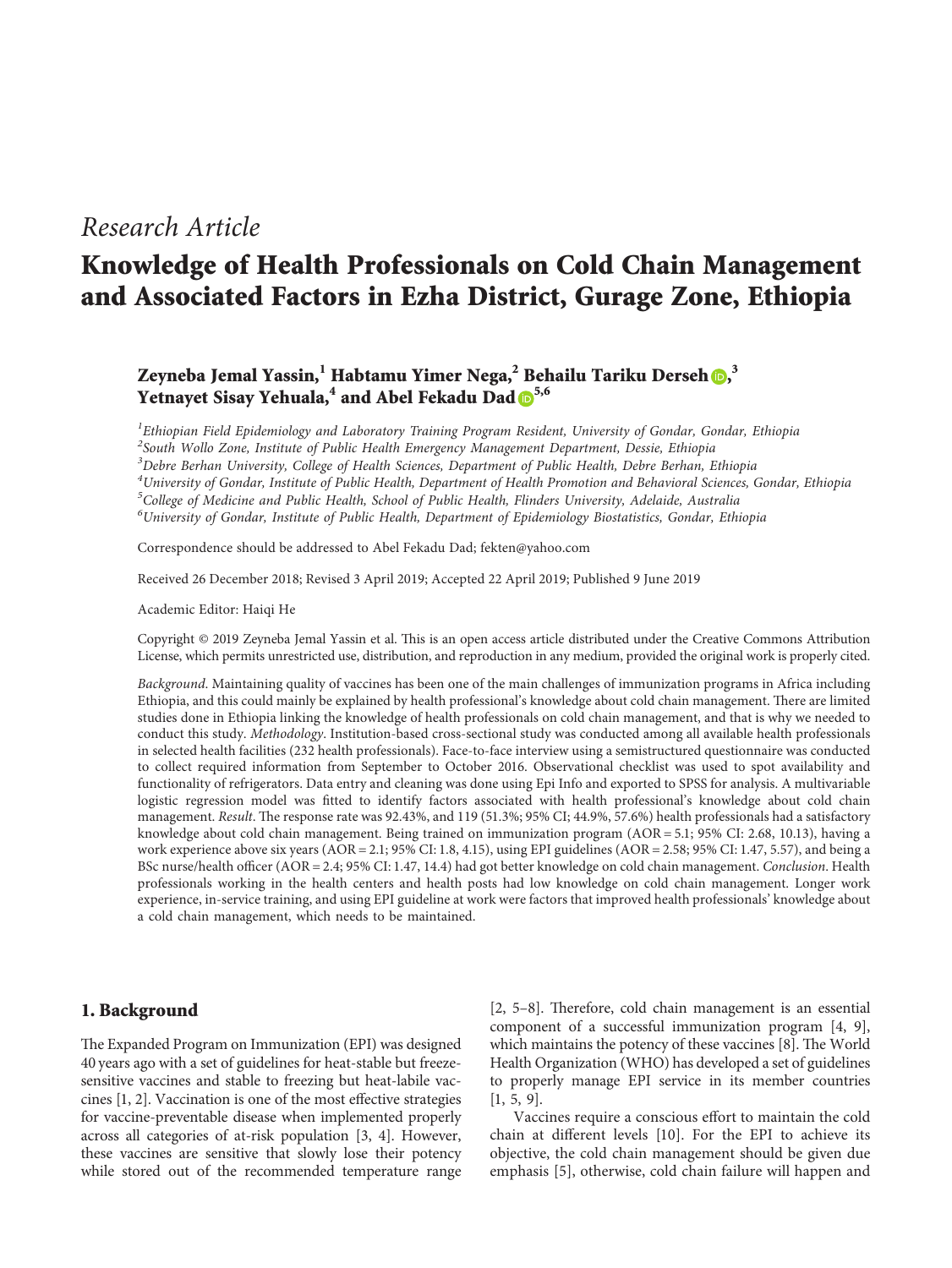major outbreaks of vaccine-preventable diseases [[11\]](#page-6-0) might occur. It is therefore important that health workers should update mechanisms and knowledge to monitor equipment performance and maintain safe temperature in cold rooms, cold boxes, and refrigerators [[12\]](#page-6-0).

Inadequate cold chain control of vaccines has been reported in both developed and developing countries [\[1, 4, 6](#page-6-0), [9](#page-6-0)]. It has also been reported that maintaining quality of vaccines has been one of the main challenges of immunization programs in Africa [[2, 5](#page-6-0), [7\]](#page-6-0). A number of studies have been conducted to estimate health professionals' knowledge on cold chain management: a study from Malaysia reported that 78.7% of the health professionals had good knowledge on cold chain management [\[7\]](#page-6-0); a crosssectional study from the North-West region of Cameroon has showed that 37.3% of health workers knew the correct duration of vaccine storage in the health facilities [\[5](#page-6-0)]; a study conducted in Lagos, Nigeria, has showed that 95% of health workers had a little knowledge on vaccine vial monitoring (VVM) indicator [\[9\]](#page-6-0); and a study in Coastal South India has reported that 60.5% of the health professionals knew how to monitor vaccine temperature and only 22.4% of the health professionals knew about shake test [\[4](#page-6-0)]. A study done in the central Ethiopia has stated that 21.6% of health workers knew how to use conditioned ice packs for all types of vaccines during transportation [[13\]](#page-6-0).

Factors that affected the level of knowledge on cold chain management have been reported in different studies: gender [\[5](#page-6-0), [7](#page-6-0)], work experience [[5, 13](#page-6-0)], type and level of profession [\[13](#page-6-0)], training on immunization [[1, 2, 5](#page-6-0), [7](#page-6-0), [11](#page-6-0)], and use of EPI guideline [\[7, 14](#page-6-0)]. Moreover, unreliable power sources and limited resources (material, financial, and human) are also factors responsible for the frequent exposure of vaccine to overheating temperature conditions [[14\]](#page-6-0).

In Ethiopia, immunization coverage is high while an outbreak, morbidity, and mortality from vaccinepreventable diseases (like measles, pertussis, and neonatal tetanus (NNT)) are still occurring in the form of outbreak in different parts of the country [[15\]](#page-6-0). Studies conducted so far were mainly focused on the coverage of the service while issues with maintaining a cold chain are missing, and factors associated with cold chain management are very scarce and also depend on the local scenarios. Therefore, we were intended to conduct this study to quantify health professionals' knowledge about cold chain management and to identify factors associated with their knowledge. This finding could question the discrepancy between high vaccination coverage, vaccine potency, and occurrence of frequent outbreaks from vaccine-preventable diseases.

#### **2. Methods**

2.1. Study Area. The study was conducted in Ezha district governmental health facilities (Figure [1](#page-2-0)). Ezha is one of the 13 districts and 2 town administration of Gurage zone, which is found in Southern Nation, Nationalities, and Peoples Regional state of Ethiopia. The district has 5 health centers, 31 health posts, and 29 kebeles (the lowest

structure in the Ethiopian administrative system). In the district, there are 251 health professions including health extension workers. It is bordered in the south by Gummer woreda, on the west by Cheha woreda, on the north by Kebena and Muhir Na Aklil, and on the southeast by Silte zone. The total estimated population of Ezha woreda in 2016 is 110,021, of this 54,790 (49.8%) were males and 43,769 (50.2%) were females.

*2.2. Study Design and Population.* An institutional-based cross-sectional study was conducted from September to October 2016. All health professionals working in governmental health facilities, 251 health professionals (BSC nurses, Health officer, Midwifery, Diploma nurses, and Health extension workers), and having a responsibility to work on cold chain management were included in the study. Health professionals who were not available during the data collection period were excluded.

*2.3. Data Collection Tools and Procedures.* Face-to-face interview using a semistructured questionnaire was used to collect relevant information regarding sociodemographic characteristics, knowledge-assessing questions on cold chain management, availability of refrigerator, status of refrigerator, and factors affecting the knowledge of health professionals towards cold chain management. The tools were prepared in English and translated into a local language (Amharic) then pretested in health facilities out of the study area (Emdiber Health Center in Cheha district). Secondly, availability and status of the refrigerator, adequacy of cold chain equipment, and logistics of the health facilities were checked by a direct observation. Three newly graduated health officers were recruited and trained, and they collected the data. The principal investigator supervised and managed the overall data collection process.

*2.4. Main Outcome Variable Measurement.* Knowledge towards a cold chain management: a sixteen-item questionnaire was used to assess health professionals' knowledge. Participants' total knowledge score was obtained after adding each response (if they provided the correct answer, they got 1 or else 0 points), and health professionals who scored 50% and below were labeled as having unsatisfactory knowledge, while those who scored above 50% were labeled as having a satisfactory knowledge.

*2.5. Data Processing and Analysis.* Data were entered and cleaned by using Epi Info software, thereafter exported to SPSS Version 20 for further analysis. Exploratory data analysis was conducted to describe the nature of the data. A multiple logistic regression model was fitted to identify predictors of having a satisfactory knowledge on cold chain management. Crude and adjusted odds ratio with its 95% confidence interval was determined as a measure of association, and a *p* value <0.05 was used to portrait a level of significance.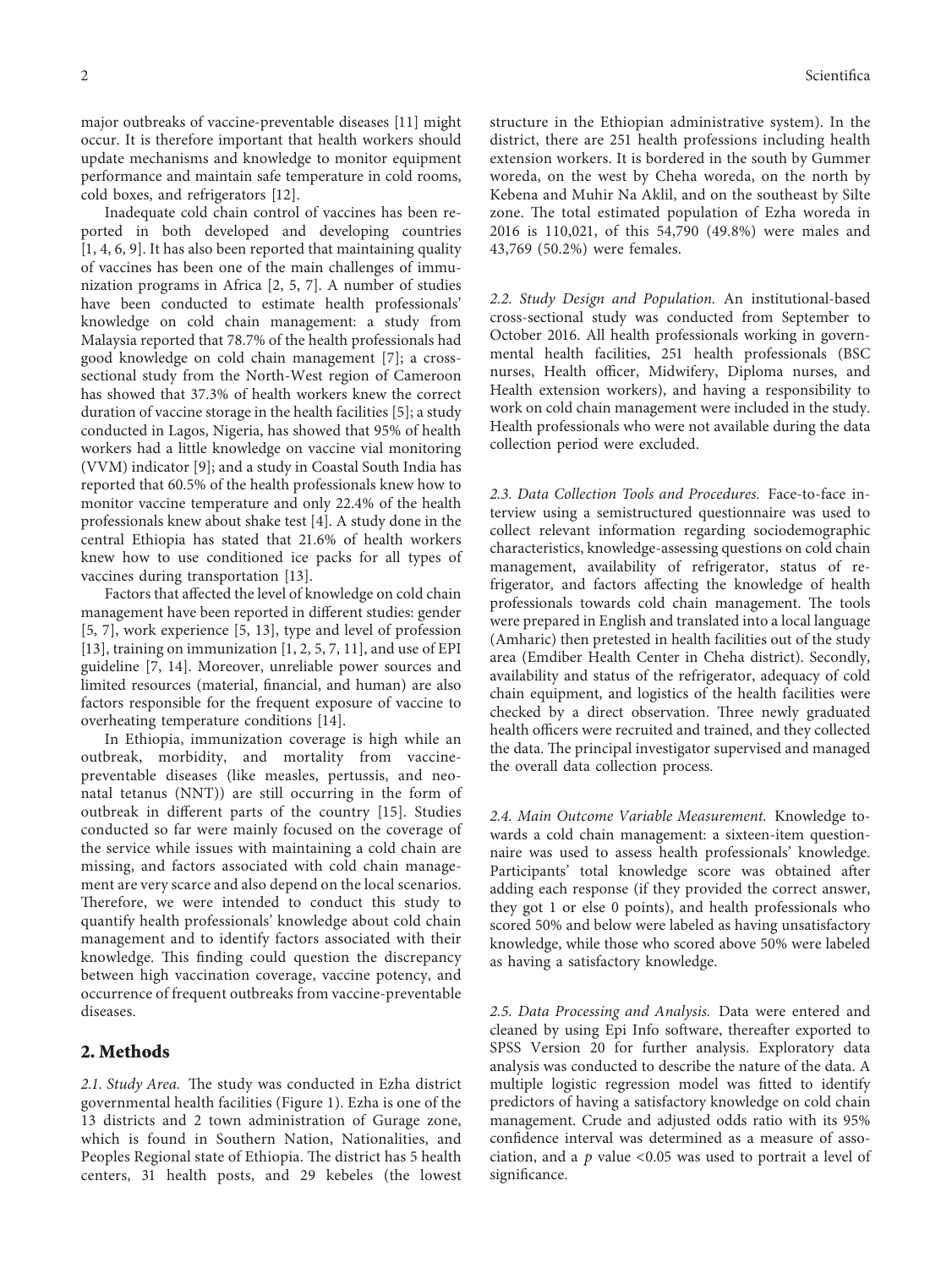<span id="page-2-0"></span>

Figure 1: Map of Ezha district (*Source; Ethiopia shape file)*.

2.6. *Ethical Considerations*. The ethical approval of this study was secured from the Review Board of the University of Gondar, and permission to conduct the study was obtained from Ezha district health office. Oral informed consent and parental consent for study participants with age less than 18 years was obtained from all study participants, and obtained information was also kept confidential through using codes of the study participants, and all the information obtained was locked in a cupboard.

#### **3. Results**

Assessment of knowledge on cold chain management was made for 232 health professionals (92.4% of the planned sample). The majority of the study participants (88, 37.9%) were nurses by profession. The mean age of the respondents was  $27 \pm 4.6$  (SD), and the majority of them were 169 (72.8%) in the age category of 25–34 years. Out of the total respondents, 133 (57.3%) of them were females. Excess number of health professionals, 155 (66.8%), were not trained on immunization package (Table [1\)](#page-3-0).

*3.1. Infrastructure and Cold Chain Equipment.* Eight health facilities (22.8%) had a refrigerator, while the remaining facilities transport vaccines from nearby health facilities that had a functional refrigerator. Five (62.5%) health facilities had car/motorbike for transportation of vaccines in case of refrigerator power failure. Out of eight facilities, seven of them had solar functioning refrigerators. Seven (87.5%) facilities were permanently assigned personnel that follow cold chain during the working hours (Table [2\)](#page-3-0).

*3.2. Cold Chain Condition of the Health Facilities.* Out of eight health facilities that had a functional refrigerators,

seven (87.5%) had functional fridge tag. On the day of data collection, out of 7 functional fridge tags, 6 (85.7%) showed temperature readings within the standard range (2° C–8°C). Six out of 7 (85.7%) functional fridges had two updated recordings every day. During the data collection period, laboratory reagents and maternity medicines were placed with vaccines in 2 of the 8 (25%) health facilities (Table [3](#page-3-0)).

*3.3. Knowledge of Health Professionals on Cold Chain Management.* One hundred sixty-five (71.1%) and 194 (83.6%) health workers correctly mentioned the recommended range of temperature (2°C–8°C) for vaccine storage and the frequency of temperature recordings, respectively. Respondents were assessed on their ability to mention the proper compartment placement in a vertical (upright) or chest type of refrigerators. Of those asked, 164 (70.1%) correctly replied for polio vaccine (OPV), 84 (36%) for tetanus toxoid (TT), 182 (78.4%) for pentavalent vaccines (DTPHBHib), 151 (65.1%) for measles, 181 (78%) for pneumococcal conjugate vaccines (PCV), and 152 (65.5%) for ROTA vaccines. Overall, 119 (51.3%; 95% CI; 44.9%, 57.6%) of health professionals had a satisfactory knowledge on cold chain management.

*3.4. Factors Associated with Satisfactory Knowledge on Cold Chain Management.* After controlling the confounding effect of age, place of work, and sex of the respondents, type of professions, years of experience, use of EPI guideline, and being trained on cold chain management were statistically associated with having a satisfactory knowledge. Hence, health officers and nurses (BSc) were  $2.40$  (AOR =  $2.4$ ; 95% CI: 1.47–14.4) times more knowledgeable on cold chain management. Health workers who had a working experience of six and more years were  $2.10$  (AOR =  $2.1$ ; 95% CI: 1.8–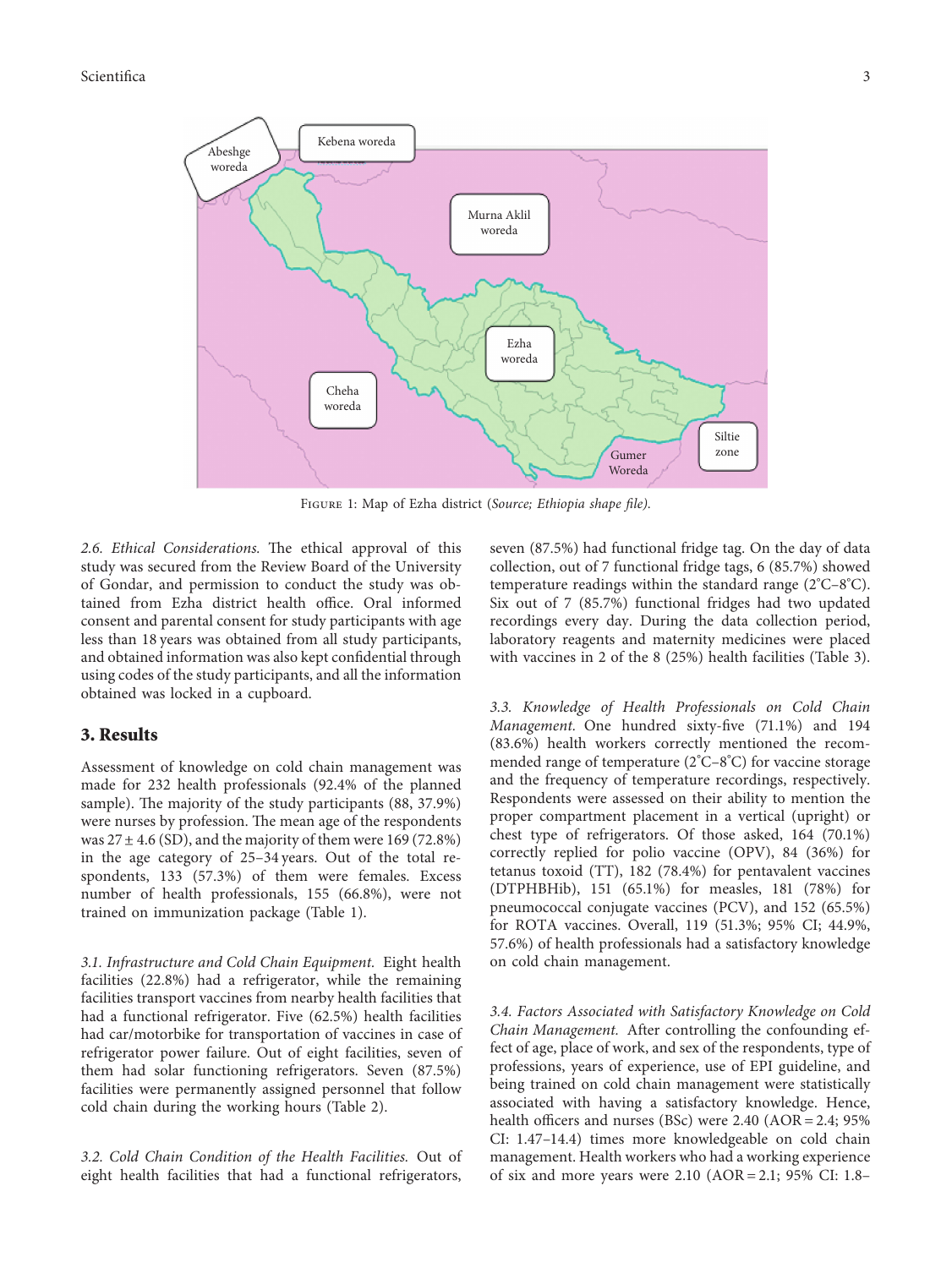<span id="page-3-0"></span>Table 1: Percentage distribution of respondents by sociodemographic characteristics among health professionals working in Ezha district, Gurage zone, Ethiopia, 2016.

| Variables                                           | Category<br>Frequency    |                | Percent (%) |  |
|-----------------------------------------------------|--------------------------|----------------|-------------|--|
|                                                     | Urban                    | 41             | 17.7        |  |
| Respondent place of work ( $n = 232$ )              | Rural                    | 191            | 82.3        |  |
|                                                     | HC professionals         | 177            | 76.3        |  |
| Responsibilities ( $n = 232$ )                      | HP professionals         | 55             | 23.7        |  |
|                                                     | $15-24$ years            | 51             | 22          |  |
| Age $(n = 232)$                                     | $25 - 34$ years          | 169            | 72.8        |  |
|                                                     | $\geq$ 35 years          | 12             | 5.1         |  |
| Sex $(n = 232)$                                     | Female                   | 133            | 57.3        |  |
|                                                     | Health extension workers | 55             | 23.7        |  |
|                                                     | Diploma nurses           | 103            | 44.4        |  |
| Type of profession $(n=232)$                        | BSC nurse/health officer | 48             | 20.7        |  |
|                                                     | Midwifery                | 26             | 11.2        |  |
|                                                     | 6 months-2 years         | 44             | 19          |  |
| Work experience $(n=232)$                           | 2 years-4 years          | 109            | 47          |  |
|                                                     | 4 years-6 years          | 38             | 16.4        |  |
|                                                     | $\geq$ 6 years           | 41             | 17.7        |  |
|                                                     | Yes                      | 77             | 33.2        |  |
| Received training on immunization ( $n = 232$ )     | N <sub>o</sub>           | 155            | 66.8        |  |
|                                                     | Less than 3 days         | 20             | 26          |  |
| Days of stay on immunization training $(n = 77)$    | $3-5$ days               | 45             | 58.4        |  |
|                                                     | $\geq$ 6 days            | 12             | 15.6        |  |
|                                                     | Yes                      | $\overline{c}$ | 0.9         |  |
| Received training on fridge maintenance $(n = 232)$ | N <sub>0</sub>           | 230            | 99.1        |  |

Table 2: Infrastructure and cold chain equipment/resource availability in Ezha district, Gurage zone, Ethiopia, 2016.

|                                                              | Frequency                |           |  |
|--------------------------------------------------------------|--------------------------|-----------|--|
| Characteristics                                              | Yes<br>(%)               | No $(\%)$ |  |
| Availability of refrigerator in the health facility          | 8                        | 27        |  |
| $(n=35)$                                                     | (22.8)                   | (77.2)    |  |
| Availability of functional refrigerator $(n=35)$             | 8<br>(22.8)              | 27        |  |
|                                                              |                          | (77.2)    |  |
| Availability of functional generator/solar                   | 7                        | 1(12.5)   |  |
| $(n=8)$                                                      | (87.5)                   |           |  |
| Availability of functional car/motorbike in the              | 5                        |           |  |
| facilities to use in case of refrigerator failure<br>$(n=8)$ |                          | 3(37.5)   |  |
| Availability of trained personnel for minor                  |                          |           |  |
| fridge maintenance $(n=8)$                                   | 2(25)                    | 6(75)     |  |
| Availability of spare parts for minor fridge                 |                          |           |  |
| maintenance $(n=8)$                                          | $\Omega$                 | 8 (100)   |  |
| Availability of permanently assigned personnel               | 7                        | 1(12.5)   |  |
| for cold chain management $(n=8)$                            | (87.5)                   |           |  |
| Availability of personnel assigned during                    |                          |           |  |
| holidays/weekend for cold chain follow up                    | 4(50)                    | 4(50)     |  |
| $(n=8)$                                                      |                          |           |  |
| Availability of kerosene for refrigerator $(n=8)$            | 0                        | 8(100)    |  |
| Using EPI guidelines or manual $(n=35)$                      | $\overline{\mathcal{A}}$ | 31        |  |
|                                                              | (11.4)                   | (88.6)    |  |

4.15) times more knowledgeable as compared to those who had less than two years. Health professionals who use EPI guidelines were 2.58 (AOR = 2.8; 95% CI: 1.47-5.57) times more likely to have a satisfactory knowledge on cold chain management as compared to those who had no experience of Table 3: Cold chain status in Ezha district, Gurage zone, Ethiopia, 2016.

| Characteristics                                                                                                     | Frequency | $\%$ |
|---------------------------------------------------------------------------------------------------------------------|-----------|------|
| Functional fridge tag availability $(n = 8)$                                                                        | 7         | 87.5 |
| The refrigerator showed temperature readings<br>within the standard range ( $2^{\circ}C - 8^{\circ}C$ ) ( $n = 7$ ) | 6         | 85.7 |
| In the last 1 month the fridge tag alarmed ( $n = 7$ )                                                              | 5         | 71.4 |
| Action taken after the fridge tag is alarmed<br>$(n=7)$                                                             | 5         | 71.4 |
| Daily temperature recording chart availability<br>$(n=7)$                                                           | 7         | 100  |
| Temperature recorded twice daily $(n=7)$                                                                            | 6         | 85.7 |
| Vaccine arrangement as recommended<br>standard $(n=8)$                                                              | 8         | 100  |
| Availability of other drugs with EPI vaccines<br>$(n=8)$                                                            | 2         | 25   |

using the guidelines. Moreover, workers who had a training on immunization were 5.10 (AOR � 5.1; 95% CI: 2.68–10.13.) times more knowledgeable on cold chain management (Table [4\)](#page-4-0).

### **4. Discussion**

This study provides insight into health professionals' knowledge on cold chain management and its related factors among health professionals at governmental health facilities in Ezha district. This study showed that 51.3% of health professionals had a satisfactory knowledge on cold chain management. This figure is nearly consistent with a study done in central Ethiopia in which 56% of health professionals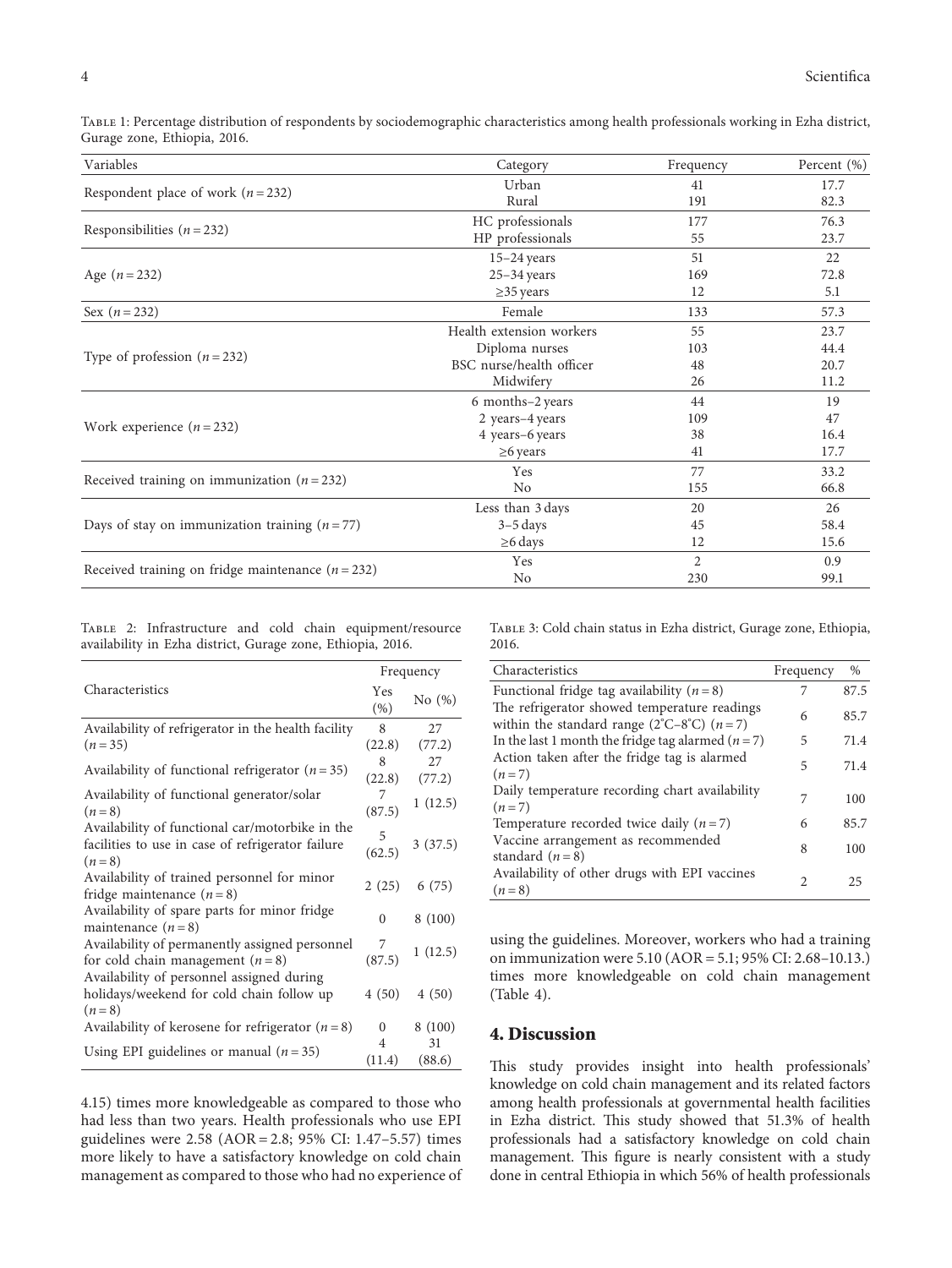#### <span id="page-4-0"></span>Scientifica <u>55 ani</u> 30 ani 31 ani 32 ani 33 ani 34 ani 35 ani 36 ani 37 ani 38 ani 39 ani 30 ani 31 ani 32 ani 33 ani 34 ani 35 ani 36 ani 37 ani 38 ani 39 ani 30 ani 31 ani 32 ani 33 ani 34 ani 35 ani 36 ani 37 ani 38 an

| Variables                  | Level of knowledge |                |                       |                          |
|----------------------------|--------------------|----------------|-----------------------|--------------------------|
|                            | Satisfactory       | Unsatisfactory | COR (95%, CI)         | AOR (95%, CI)            |
| Respondent place of work   |                    |                |                       |                          |
| Urban                      | 24                 | 17             | $0.79$ $(0.27, 2.38)$ |                          |
| Rural                      | 95                 | 96             |                       |                          |
| Sex                        |                    |                |                       |                          |
| Male                       | 59                 | 43             | $1.69$ $(0.67, 4.57)$ |                          |
| Female                     | 60                 | 70             |                       |                          |
| Type of profession         |                    |                |                       |                          |
| <b>HEW</b>                 | 13                 | 42             |                       |                          |
| Diploma nurses             | 66                 | 37             | 1.43(0.34, 5.6)       | 1.40(0.50, 4.06)         |
| BSC/HO                     | 32                 | 16             | $1.67$ $(0.65, 4.23)$ | $2.40$ $(1.47, 14.4)^*$  |
| Midwifery                  | 8                  | 18             | $2.10$ $(0.68, 5.87)$ | 1.20(0.80, 4.52)         |
| Work experience            |                    |                |                       |                          |
| 6 months-2 yrs             | 20                 | 24             |                       |                          |
| 2-4 years                  | 58                 | 51             | $2.60$ $(1.83, 6.40)$ | $0.70$ $(0.32, 1.82)$    |
| 4-6 years                  | 25                 | 13             | $1.20$ $(3.60, 8.00)$ | $0.50$ $(0.27, 1.17)$    |
| $\geq 6$ years             | 16                 | 25             | 3.00 (0.59, 16.12)    | $2.10$ $(1.80, 4.15)^*$  |
| Receiving training on EPI  |                    |                |                       |                          |
| Yes                        | 59                 | 18             | $2.80$ $(1.89, 6.76)$ | $5.19$ $(2.68, 10.13)^*$ |
| No                         | 60                 | 95             |                       | 1                        |
| Availability of functional |                    |                |                       |                          |
| refrigerators              |                    |                |                       |                          |
| Yes                        | 87                 | 75             | $2.70$ $(1.38, 3.70)$ |                          |
| No                         | 32                 | 38             |                       |                          |
| Used guidelines            |                    |                |                       |                          |
| Yes                        | 80                 | 50             | $0.61$ $(0.23, 1.61)$ | $2.58$ $(1.47, 4.57)^*$  |
| No                         | 39                 | 63             |                       | 1                        |

Table 4: Bivariable and multivariable analysis of knowledge on cold chain management among health professionals in Ezha district, Gurage zone, Ethiopia, 2016.

had a satisfactory knowledge on cold chain management [[13](#page-6-0)]. However, it is much lesser than a study conducted in Malaysia in 2013 that reported 78.2% [\[7\]](#page-6-0). This discrepancy might be due to a difference in staff motivation and study participants' qualification as a study in Malaysia included only medical doctors. In this study, about 71.1% of the respondents knew the recommended range of temperature for vaccine storage. This finding is consistent with a study done in Western India in 2013 in which 80% of professionals knew the recommended range of vaccine storage [[3](#page-6-0)] but this result is higher than a study conducted in Cameroon in 2015 [\[5](#page-6-0)], and this discrepancy might be due to a geographical and sociocultural differences in the studies.

Sixty-five percent of the health professionals knew the proper compartment of measles vaccine. This finding is nearly similar with a study done in the North-Western region of Cameroon in 2015 in which 62.3% of health professional knew the exact compartment of measles vaccine [\[5](#page-6-0)]. However, it is slightly different from a study done in central Ethiopia in 2012 in which 71.6% of health professionals knew the exact compartment of measles vaccine [\[13](#page-6-0)]. This discrepancy might be due to an absence or insufficient training, work load, or staff turnover.

The finding of this study showed that 14.6% of health workers knew the purpose for application of a shake test for detecting flocculation of TT vaccine. This result is much less than that of a study conducted in western India [[3](#page-6-0)] and in

central Ethiopia [[13\]](#page-6-0). More than one-third (44.4%) of health professionals were able to list a vaccines that are most sensitive to heat. This figure is consistent with a study done in central Ethiopia [\[13](#page-6-0)] but much lesser than a study conducted in Malaysia in 2013 [[7\]](#page-6-0). One-third (33.2%) of health professionals knew the vaccines that are most sensitive to cold, and this finding is higher than a study done in central Ethiopia [[13\]](#page-6-0) but lesser than a study conducted in Malaysia [[7\]](#page-6-0).

In the present study, less than one-third (22.8%) of health facilities had functional refrigerator. This finding is nearly similar to a study done in central Ethiopia in 2016 in which 19% of the facilities had a functional refrigerator [\[13](#page-6-0)], but it is lesser than a study conducted in the North-West Region of Cameroon in which 95.1% of health facilities had a functional refrigerator with a working thermometer  $[5]$  $[5]$  $[5]$ . This discrepancy might be due to a difference in the socioeconomic characteristics between the countries and the purpose of the study as a study done in the North-Western Cameroon was conducted in a pilot site.

On the day of data collection, 85.7% of the refrigerator thermometer readings showed within a standard range  $(2^{\circ}C - 8^{\circ}C)$ . This figure is consistent with a study conducted in Saudi Arabia [\[4\]](#page-6-0) but higher than a study conducted in central Ethiopia [[13](#page-6-0)]. However, on the other side, sometimes a short span of temperature recordings does not certify a cold chain quality as reported by a study in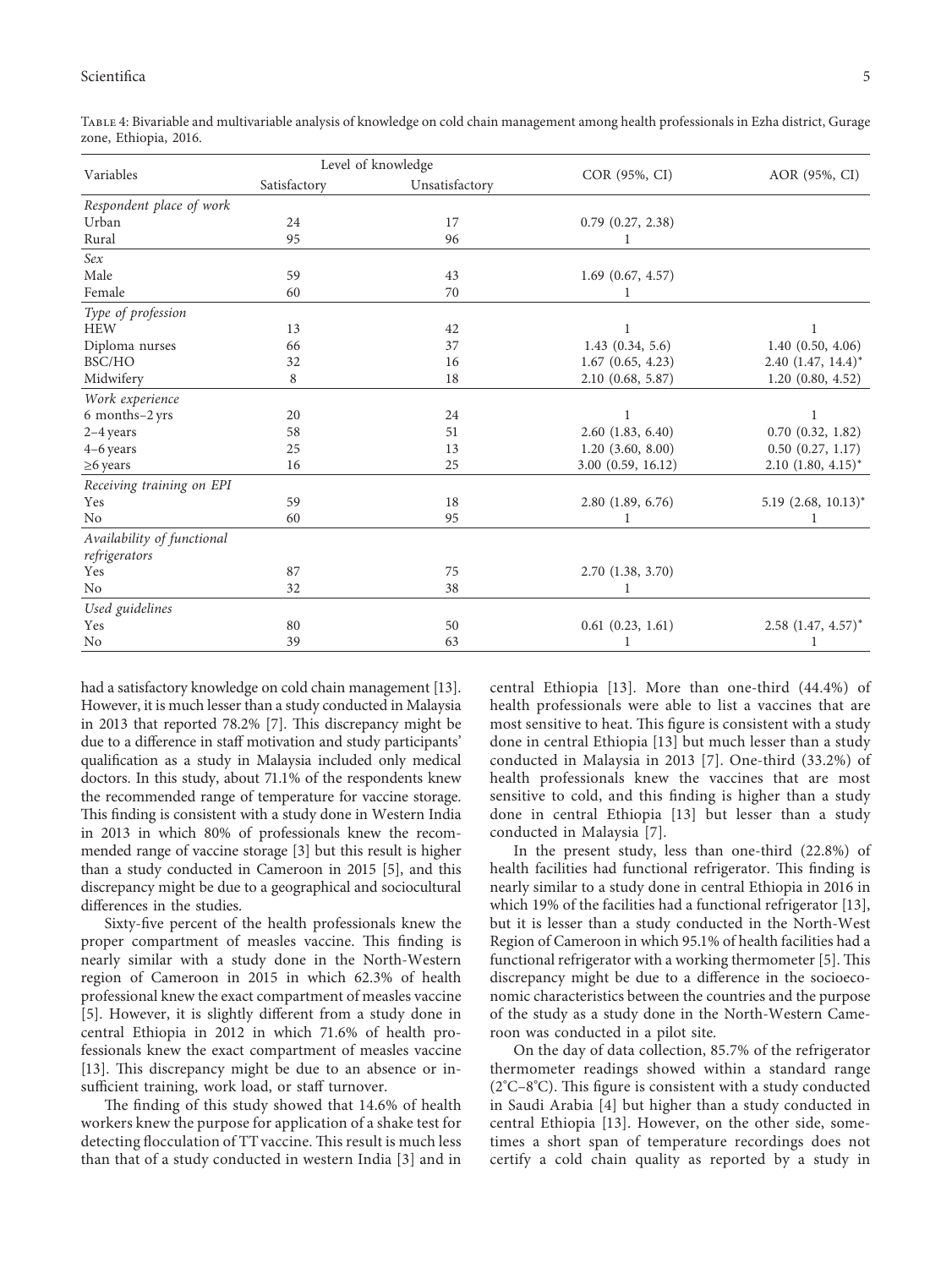Burkina Faso [\[16\]](#page-6-0). In this study, we observed that 25% of facilities who had a refrigerator kept ergometrine and oxytocin injection with vaccines. This finding was higher than that of a study conducted in central Ethiopia in 2012 [\[13\]](#page-6-0), but it was higher than that of the study in South India [\[4](#page-6-0)]. This might be due to lack of motivation, supervision,

negligence of the professionals, and a poor knowledge towards the effect of repeatedly opening the fridge on vaccine potency. Different studies outlined the problem of keeping vaccines together with laboratory specimens, drugs, food, or drinks [[7](#page-6-0), [9](#page-6-0)].

This study showed health workers who trained about cold chain management had better knowledge than their untrained friends. This result is consistent with a study done in Malaysia [\[7](#page-6-0)]. In addition, BSc nurses or health officers were 2.4 times more knowledgeable about cold chain management than the health extension workers. Similar result was reported in a study done in central Ethiopia in 2012 [[13](#page-6-0)] where the relationship between level of professions and knowledge on cold chain management was statistically significant (*p* < 0*.*05). Use of guideline by health workers believed to improve the cold chain management as this increases their knowledge on the area as reported by a study in the North-West Region of Cameroon and Malaysia [\[7](#page-6-0), [14](#page-6-0)]. Consistently, our study identified that health professionals who use EPI guidelines had a better knowledge on cold chain management than those professionals who did not use.

The finding of this study also showed that health workers whose working experience was more than six years knew more about a cold chain management than those who had a shorter experience, and a similar result was reported in a study done in central Ethiopia and Malaysia [[7, 13](#page-6-0)]. This showed experience by itself is a school by which an individual could learn from himself or from his staff through his daily activities. A cross-sectional nature of this study might make it harder to see a temporal relationship and its limited scope might hinder the generalization of the study finding to wider community. However, as information on a cold chain management is very scarce in Ethiopia, this finding might create a question why there are outbreaks in areas where high vaccine coverage is attained.

#### **5. Conclusion**

In conclusion, health professionals' knowledge on cold chain management was low. We also found that studies conducted on the same or similar topic are very limited in Ethiopia. In addition to that, health professionals had limited knowledge on vaccine shake test and they were also hardly mentioned vaccine sensitivity to heat, cold, and light. Having longer work experience, better professional qualification, being trained on immunization, and use of guideline were the factors that increased the odds of having a better knowledge on cold chain management. Therefore, in-service training shall be given for health professionals, particularly on proper placement of vaccines and the application of shake or VVM test. In addition, monitoring and evaluation of EPI shall be

strengthened by providing an EPI guideline for all health facilities. Finally, a direct-drive solar refrigerator shall be distributed for those health facilities which do not have electricity.

#### **Abbreviation**

- CC: Cold chain<br>AOR: Adiusted of
- Adjusted odds ratio
- COR: Crude odds ratio<br>EPI: Expanded Progra
- EPI: Expanded Program on Immunization<br>NNT: Neonatal tetanus
- NNT: Neonatal tetanus<br>OPV: Oral polio virus
- Oral polio virus
- PCV: Pneumococcal conjugated vaccine
- TT: Tetanus toxoid
- VVM: Vaccine vial monitoring
- WHO: World Health Organization.

#### **Data Availability**

The datasets used and/or analyzed during the current study are available in the manuscript.

#### **Ethical Approval**

The ethical approval of this study was secured from the Review Board of the University of Gondar, and permission to conduct the study was obtained from the Ezha district health office. Oral informed consent and parental consent for study participants with age less than 18 years was obtained from all study participants and the information obtained was also kept confidential. The ethical review board approved a verbal consent that was obtained from the study participants, and the consent was documented as a "Yes" or "No" response without signature at the end of the consent form.

#### **Consent**

Informed consent was secured from the study participants.

#### **Conflicts of Interest**

The authors declare that they have no conflicts of interest.

#### **Authors' Contributions**

ZY, the principal investigator, proposed, designed, and implemented the study and performed analysis and wrote the manuscript. AF and HY read, critically commented, and approved the final manuscript. BT and YS prepared the manuscript, critically commented, and ratified the paper. All authors read and approved the final work.

#### **Acknowledgments**

The authors would like to thank the University of Gondar, South Wollo Zonal Health Department, data collectors, and study participants for their unreserved assistance.